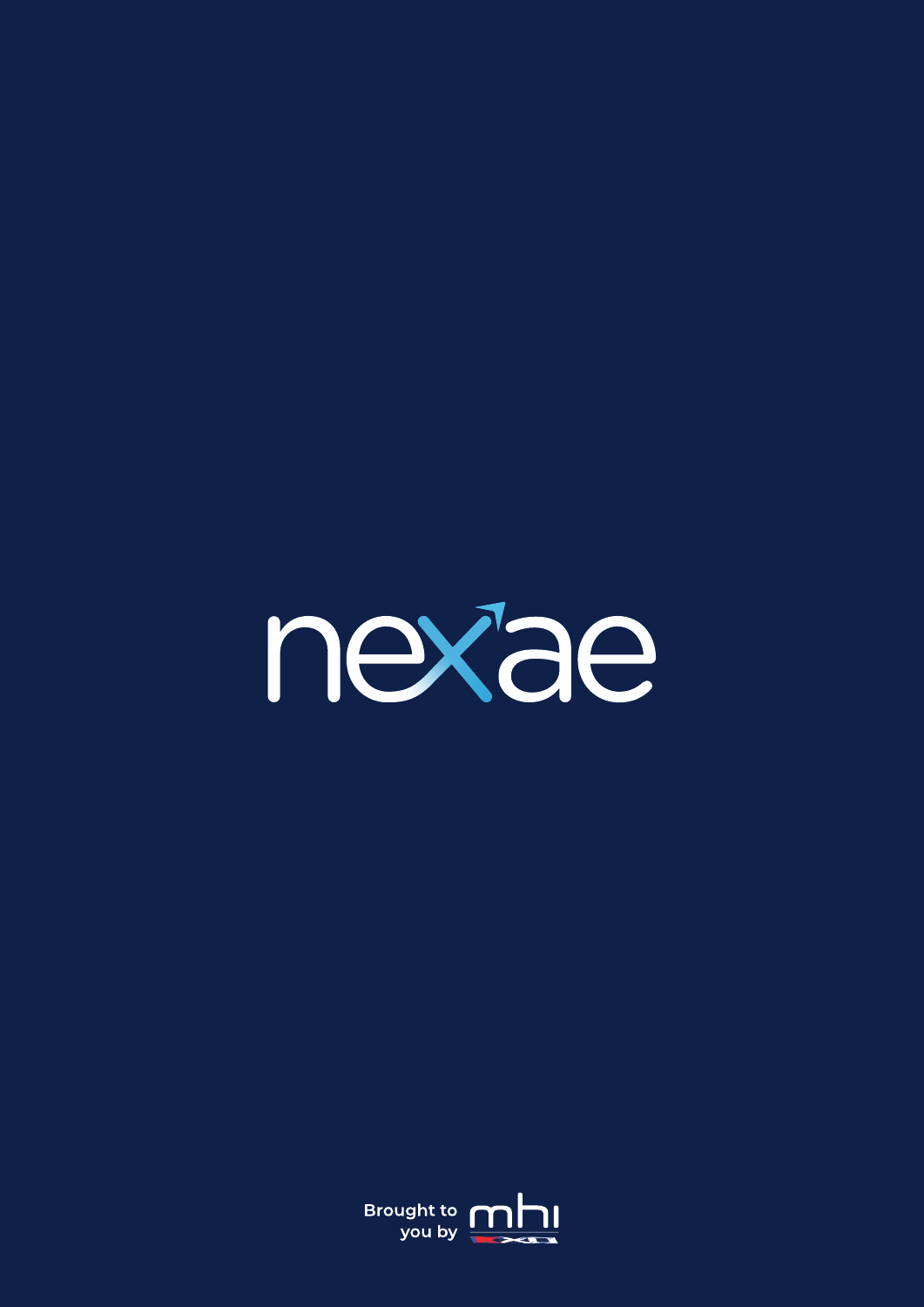Please read all these terms and conditions.

As we can accept your order and make a legally enforceable agreement without further reference to you, you must read these terms and conditions to make sure that they contain all that you want and nothing that you are not happy with.

# **Application**

- **1.** These Terms and Conditions will apply to the purchase of the services and goods by you (the Customer or you). We are Nexae, an application of Mail Handling International Limited a company registered in England and Wales under number 03241562 whose registered office is at 82 Feeder Road, Bristol, BS20TQ with email address clientservices@mhi.co; (the Supplier or us or we).
- **2.** These are the terms on which we sell all Services to you. By ordering any of the Services, you agree to be bound by these Terms and Conditions. You can only purchase the Services and Goods from the Website if you are eligible to enter into a contract and are at least 18 years old.

## **Interpretation**

- **3.** Consumer means an individual acting for purposes which are wholly or mainly outside their trade, business, craft or profession;
- **4.** Contract means the legally-binding agreement between you and us for the supply of the Services;
- **5.** Delivery Location means the Supplier's premises or other location where the Services are to be supplied, as set out in the Order;
- **6.** Durable Medium means paper or email, or any other medium that allows information to be addressed personally to the recipient, enables the recipient to store the information in a way accessible for future reference for a period that is long enough for the purposes of the information, and allows the unchanged reproduction of the information stored;
- **7.** Goods means any goods that we supply to you with the Services, of the number and description as set out in the Order;
- **8.** Order means the Customer's order for the Services from the Supplier as submitted following the step by step process set out on the Website;
- **9.** Privacy Policy means the terms which set out how we will deal with confidential and personal information received from you via the Website;
- **10.** Services means the services advertised on the Website, including any Goods, of the number and description set out in the Order;
- **11.** Website means our website www.nexae.co.uk on which the Services are advertised.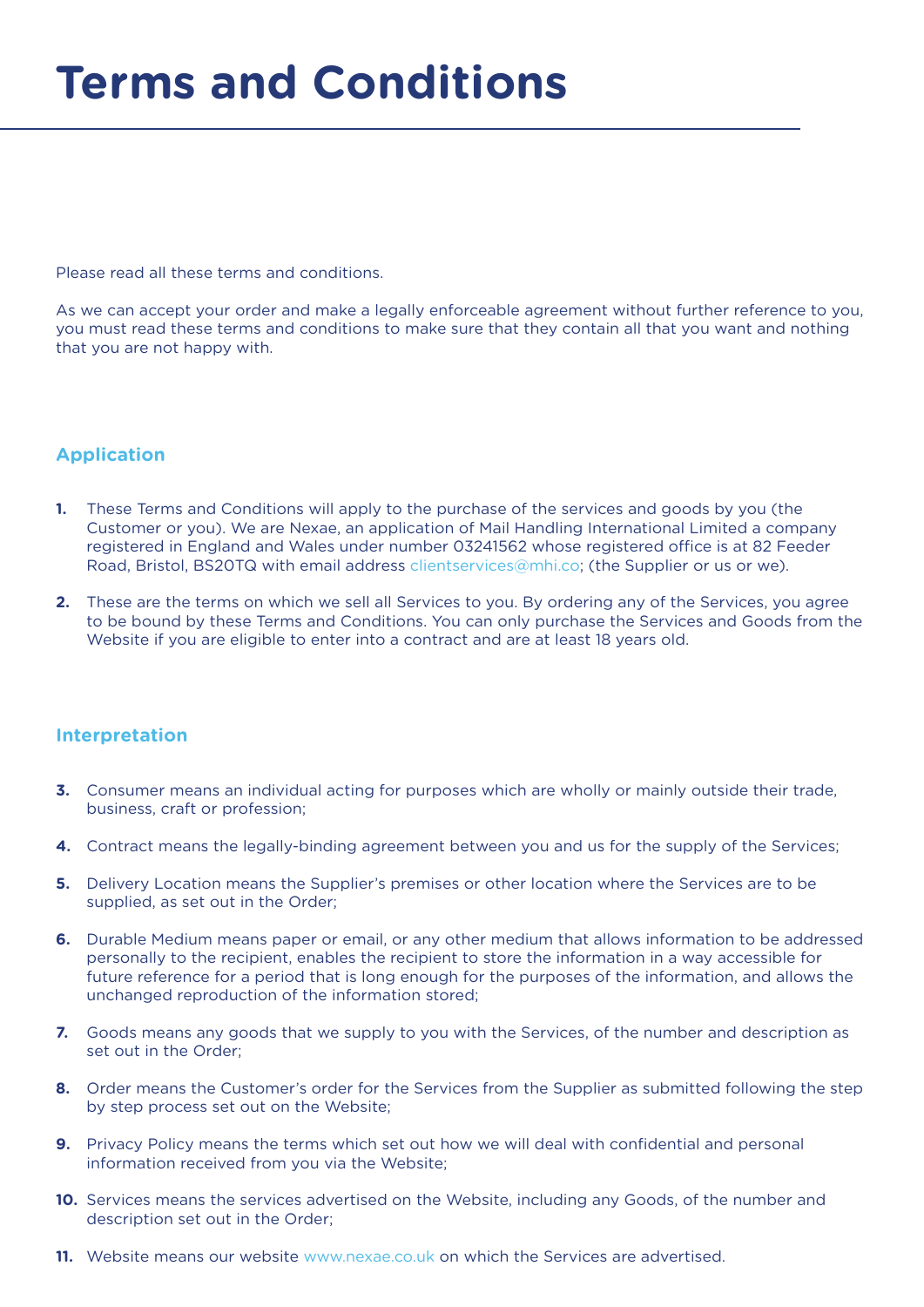## **Services**

- **12.** The description of the Services and any Goods is as set out in the Website, catalogues, brochures or other form of advertisement. Any description is for illustrative purposes only and there may be small discrepancies in the size and colour of any Goods supplied.
- **13.** In the case of Services and any Goods made to your special requirements, it is your responsibility to ensure that any information or specification you provide is accurate.
- 14. All Services which appear on the Website are subject to availability.
- **15.** We can make changes to the Services which are necessary to comply with any applicable law or safety requirement. We will notify you of these changes.

## **Customer responsibilities**

- **16.** You must co-operate with us in all matters relating to the Services, provide us and our authorised employees and representatives with access to any premises under your control as required, provide us with all information required to perform the Services and obtain any necessary licences and consents (unless otherwise agreed).
- **17.** Failure to comply with the above is a Customer default which entitles us to suspend performance of the Services until you remedy it or if you fail to remedy it following our request, we can terminate the Contract with immediate effect on written notice to you.

## **Personal information and Registration**

- **18.** When registering to use the Website you must set up a username and password. You remain responsible for all actions taken under the chosen username and password and undertake not to disclose your username and password to anyone else and keep them secret.
- **19.** We retain and use all information strictly under the Privacy Policy.
- **20.** We may contact you by using e-mail or other electronic communication methods and by pre-paid post and you expressly agree to this.

## **Basis of Sale**

- **21.** The description of the Services and any Goods in our website does not constitute a contractual offer to sell the Services or Goods. When an Order has been submitted on the Website, we can reject it for any reason, although we will try to tell you the reason without delay.
- **22.** The Order process is set out on the Website. Each step allows you to check and amend any errors before submitting the Order. It is your responsibility to check that you have used the ordering process correctly.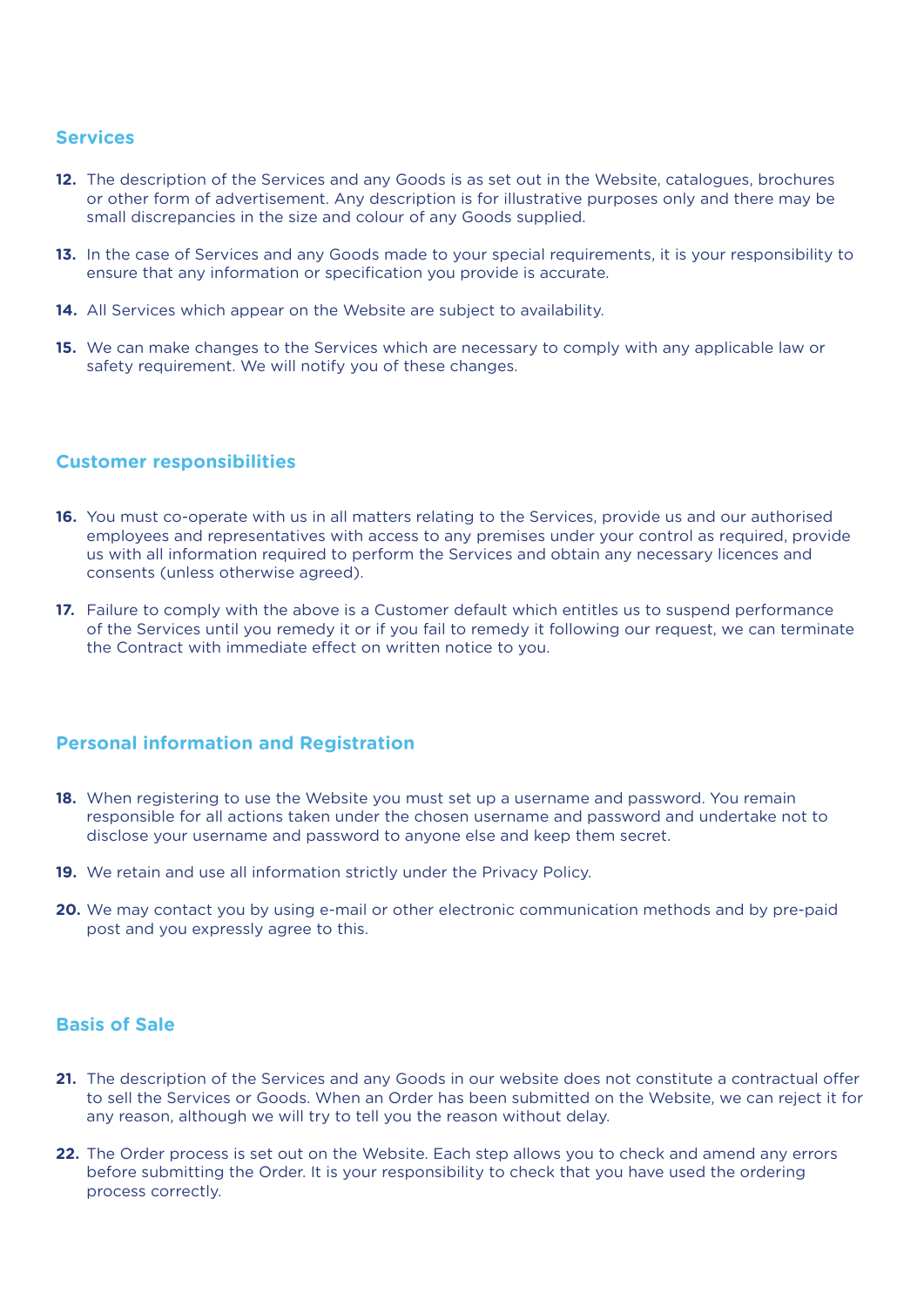- **23.** A Contract will be formed for the Services ordered only when you receive an email from us confirming the Order (Order Confirmation). You must ensure that the Order Confirmation is complete and accurate and inform us immediately of any errors. We are not responsible for any inaccuracies in the Order placed by you. By placing an Order you agree to us giving you confirmation of the Contract by means of an email with all information in it (ie the Order Confirmation). You will receive the Order Confirmation within a reasonable time after making the Contract, but in any event not later than the delivery of any Goods supplied under the Contract, and before performance begins of any of the Services.
- **24.** Any quotation or estimate of Fees (as defined below) is valid for a maximum period of 7 days from its date, unless we expressly withdraw it at an earlier time.
- **25.** No variation of the Contract, whether about description of the Services, Fees or otherwise, can be made after it has been entered into unless the variation is agreed by the Customer and the Supplier in writing.
- **26.** We intend that these Terms and Conditions apply only to a Contract entered into by you as a Consumer. If this is not the case, you must tell us, so that we can provide you with a different contract with terms which are more appropriate for you and which might, in some respects, be better for you, eg by giving you rights as a business.

## **Fees and Payment**

- **27.** The fees (Fees) for the Services, the price of any Goods (if not included in the Fees) and any additional delivery or other charges is that set out on the Website at the date we accept the Order or such other price as we may agree in writing. Prices for Services may be calculated on a fixed price or on a standard daily rate basis.
- **28.** Fees and charges include VAT at the rate applicable at the time of the Order.
- **29.** You must pay by submitting your credit or debit card details with your Order and we can take payment immediately or otherwise before delivery of the Services.

### **Delivery**

- **30.** We will deliver the Services, including any Goods, to the Delivery Location by the time or within the agreed period or, failing any agreement:
	- a. in the case of Services, within a reasonable time; and
	- b. in the case of Goods, without undue delay and, in any event, not more than 30 days after the day on which the Contract is entered into.
- **31.** In any case, regardless of events beyond our control, if we do not deliver the Services on time, you can require us to reduce the Fees or charges by an appropriate amount (including the right to receive a refund for anything already paid above the reduced amount). The amount of the reduction can, where appropriate, be up to the full amount of the Fees or charges.
- **32.** In any case, regardless of events beyond our control, if we do not deliver the Goods on time, you can (in addition to any other remedies) treat the Contract at an end if: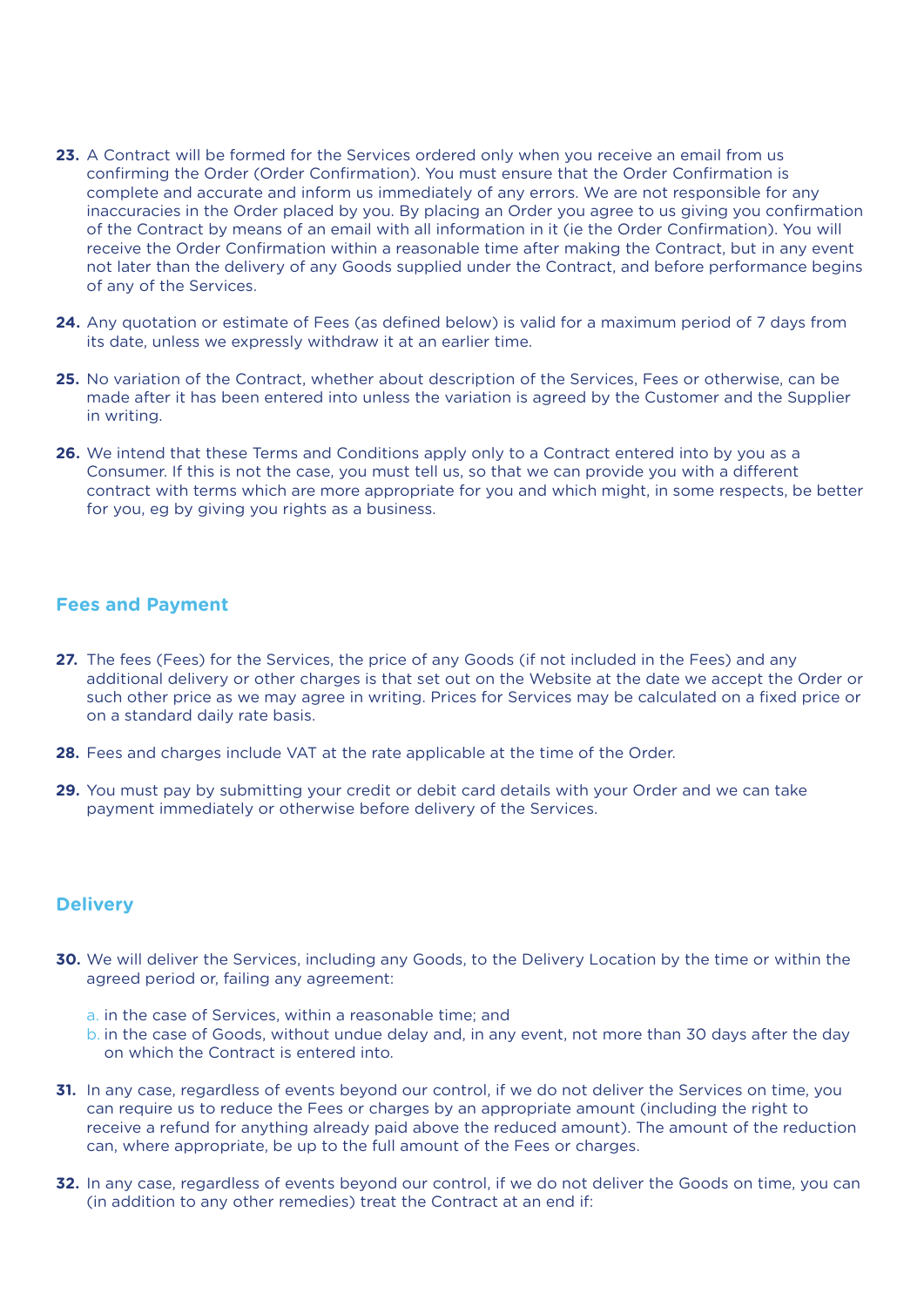- a. we have refused to deliver the Goods, or if delivery on time is essential taking into account all the relevant circumstances at the time the Contract was made, or you said to us before the Contract was made that delivery on time was essential; or
- b. after we have failed to deliver on time, you have specified a later period which is appropriate to the circumstances and we have not delivered within that period.
- **33.** If you treat the Contract at an end, we will (in addition to other remedies) promptly return all payments made under the Contract.
- **34.** If you were entitled to treat the Contract at an end, but do not do so, you are not prevented from cancelling the Order for any Goods or rejecting Goods that have been delivered and, if you do this, we will (in addition to other remedies) without delay return all payments made under the Contract for any such cancelled or rejected Goods. If the Goods have been delivered, you must return them to us or allow us to collect them from you and we will pay the costs of this.
- **35.** If any Goods form a commercial unit (a unit is a commercial unit if division of the unit would materially impair the value of the goods or the character of the unit) you cannot cancel or reject the Order for some of those Goods without also cancelling or rejecting the Order for the rest of them.
- **36.** We do not generally deliver to addresses outside England and Wales, Scotland, Northern Ireland, the Isle of Man and Channels Islands. If, however, we accept an Order for delivery outside that area, you may need to pay import duties or other taxes, as we will not pay them.
- **37.** You agree we may deliver the Goods in instalments if we suffer a shortage of stock or other genuine and fair reason, subject to the above provisions and provided you are not liable for extra charges.
- **38.** If you or your nominee fail, through no fault of ours, to take delivery of the Services at the Delivery Location, we may charge the reasonable costs of storing and redelivering them.
- **39.** The Goods will become your responsibility from the completion of delivery or Customer collection. You must, if reasonably practicable, examine the Goods before accepting them.

# **Risk and Title**

- **40.** Risk of damage to, or loss of, any Goods will pass to you when the Goods are delivered to you.
- **41.** You do not own the Goods until we have received payment in full. If full payment is overdue or a step occurs towards your bankruptcy, we can choose, by notice to cancel any delivery and end any right to use the Goods still owned by you, in which case you must return them or allow us to collect them.

### **Withdrawal and Cancellation**

- **42.** You can withdraw the Order by telling us before the Contract is made, if you simply wish to change your mind and without giving us a reason, and without incurring any liability.
- **43.** This is a distance contract (as defined below) which has the cancellation rights (Cancellation Rights) set out below. These Cancellation Rights, however, do not apply, to a contract for the following goods and services (with no others) in the following circumstances:
	- a. goods that are made to your specifications or are clearly personalised;
	- b. goods which are liable to deteriorate or expire rapidly.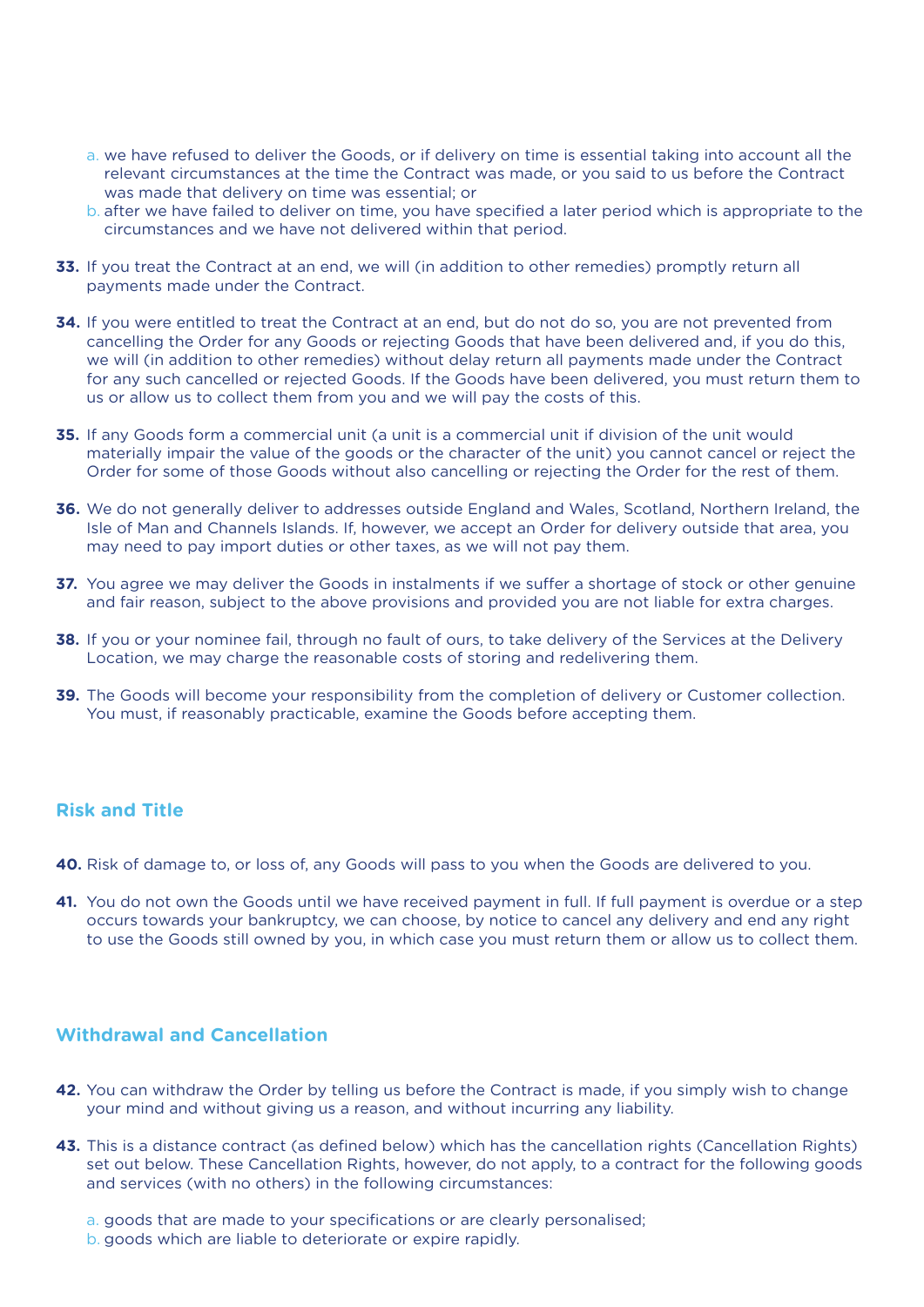#### Right to Cancel

- **44.** Subject as stated in these Terms and Conditions, you can cancel this contract within 14 days without giving any reason.
- **45.** The cancellation period will expire after 14 days from the day on which you acquire, or a third party, other than the carrier, indicated by you, acquires physical possession of the last of the Goods. In a contract for the supply of services only (without goods), the cancellation period will expire 14 days from the day the Contract was entered into. In a contract for the supply of goods over time (ie subscriptions), the right to cancel will be 14 days after the first delivery.
- **46.** To exercise the right to cancel, you must inform us of your decision to cancel this Contract by a clear statement setting out your decision (eg a letter sent by post or email). You can use the attached model cancellation form, but it is not obligatory. In any event, you must be able to show clear evidence of when the cancellation was made, so you may decide to use the model cancellation form.
- **47.** You can also electronically fill in and submit the model cancellation form or any other clear statement of the Customer's decision to cancel the Contract on our website www.nexae.co.uk . If you use this option, we will communicate to you an acknowledgement of receipt of such a cancellation in a Durable Medium (eg by email) without delay.
- **48.** To meet the cancellation deadline, it is sufficient for you to send your communication concerning your exercise of the right to cancel before the cancellation period has expired.

#### Commencement of Services in the Cancellation Period

**49.** We must not begin the supply of a service (being part of the Services) before the end of the cancellation period unless you have made an express request for the service.

#### Effects of Cancellation in the Cancellation Period

**50.** Except as set out below, if you cancel this Contract, we will reimburse to you all payments received from you, including the costs of delivery (except for the supplementary costs arising if you chose a type of delivery other than the least expensive type of standard delivery offered by us).

#### Payment for Services Commenced During the Cancellation Period

**51.** Where a service is supplied (being part of the Service) before the end of the cancellation period in response to your express request to do so, you must pay an amount for the supply of the service for the period for which it is supplied, ending with the time when we are informed of your decision to cancel the Contract. This amount is in proportion to what has been supplied in comparison with the full coverage of the Contract. This amount is to be calculated on the basis of the total price agreed in the Contract or, if the total price were to be excessive, on the basis of the market value of the service that has been supplied, calculated by comparing prices for equivalent services supplied by other traders. You will bear no cost for supply of that service, in full or in part, in this cancellation period if that service is not supplied in response to such a request.

#### Deduction for Goods Supplied

**52.** We may make a deduction from the reimbursement for loss in value of any Goods supplied, if the loss is the result of unnecessary handling by you (ie handling the Goods beyond what is necessary to establish the nature, characteristics and functioning of the Goods: eg it goes beyond the sort of handling that might be reasonably allowed in a shop). This is because you are liable for that loss and, if that deduction is not made, you must pay us the amount of that loss.

#### Timing of Reimbursement

**53.** If we have not offered to collect the Goods, we will make the reimbursement without undue delay, and not later than: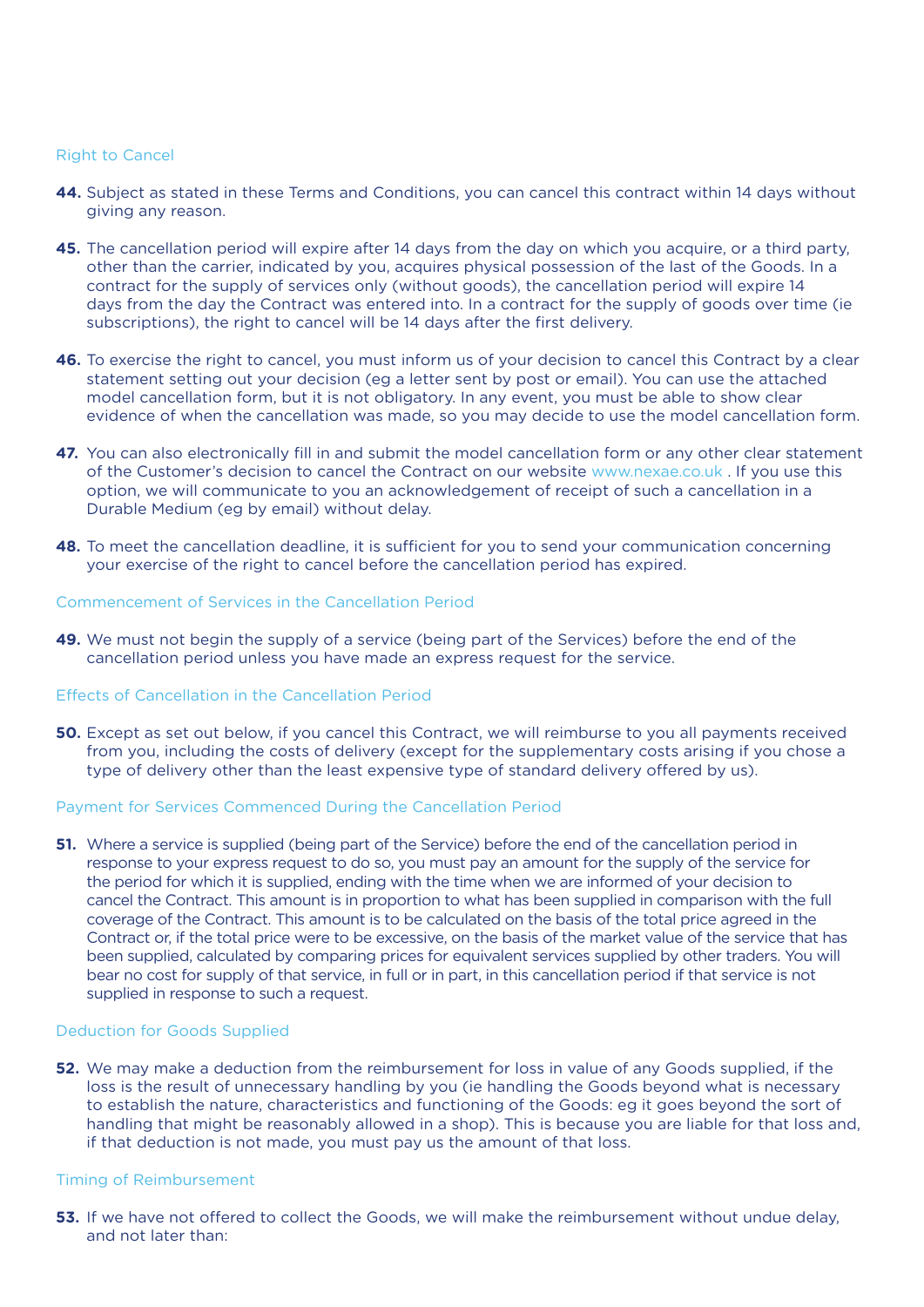- a. 14 days after the day we receive back from you any Goods supplied, or
- b. (if earlier) 14 days after the day you provide evidence that you have sent back the Goods.
- **54.** If we have offered to collect the Goods or if no Goods were supplied or to be supplied (ie it is a contract for the supply of services only), we will make the reimbursement without undue delay, and not later than 14 days after the day on which we are informed about your decision to cancel this **Contract**
- **55.** We will make the reimbursement using the same means of payment as you used for the initial transaction, unless you have expressly agreed otherwise; in any event, you will not incur any fees as a result of the reimbursement.

#### Returning Goods

- **56.** If you have received Goods in connection with the Contract which you have cancelled, you must send back the Goods or hand them over to us at 82 Feeder Road, Bristol, BS20TQ without delay and in any event not later than 14 days from the day on which you communicate to us your cancellation of this Contract. The deadline is met if you send back the Goods before the period of 14 days has expired. You agree that you will have to bear the cost of returning the Goods.
- **57.** For the purposes of these Cancellation Rights, these words have the following meanings:
	- a. distance contract means a contract concluded between a trader and a consumer under an organised distance sales or service-provision scheme without the simultaneous physical presence of the trader and the consumer, with the exclusive use of one or more means of distance communication up to and including the time at which the contract is concluded;
	- b. sales contract means a contract under which a trader transfers or agrees to transfer the ownership of goods to a consumer and the consumer pays or agrees to pay the price, including any contract that has both goods and services as its object.

## **Conformity and Guarantee**

- **58.** We have a legal duty to supply the Goods in conformity with the Contract, and will not have conformed if it does not meet the following obligation.
- **59.** Upon delivery, the Goods will:
	- a. be of satisfactory quality;
	- b. be reasonably fit for any particular purpose for which you buy the Goods which, before the Contract is made, you made known to us (unless you do not actually rely, or it is unreasonable for you to rely, on our skill and judgment) and be fit for any purpose held out by us or set out in the Contract; and
	- c. conform to their description.
- **60.** It is not a failure to conform if the failure has its origin in your materials.
- **61.** We will supply the Services with reasonable skill and care.
- **62.** We will immediately, or within a reasonable time, give you the benefit of the free guarantee given by the manufacturer of the Goods. Details of the guarantee, including the name and address of the manufacturer, the duration and territorial scope of the guarantee, are set out in the manufacturer's guarantee supplied with the Goods. This guarantee will take effect at the time the Goods are delivered, and will not reduce your legal rights.
- **63.** We will provide the following after-sales service: Tracking and returns management.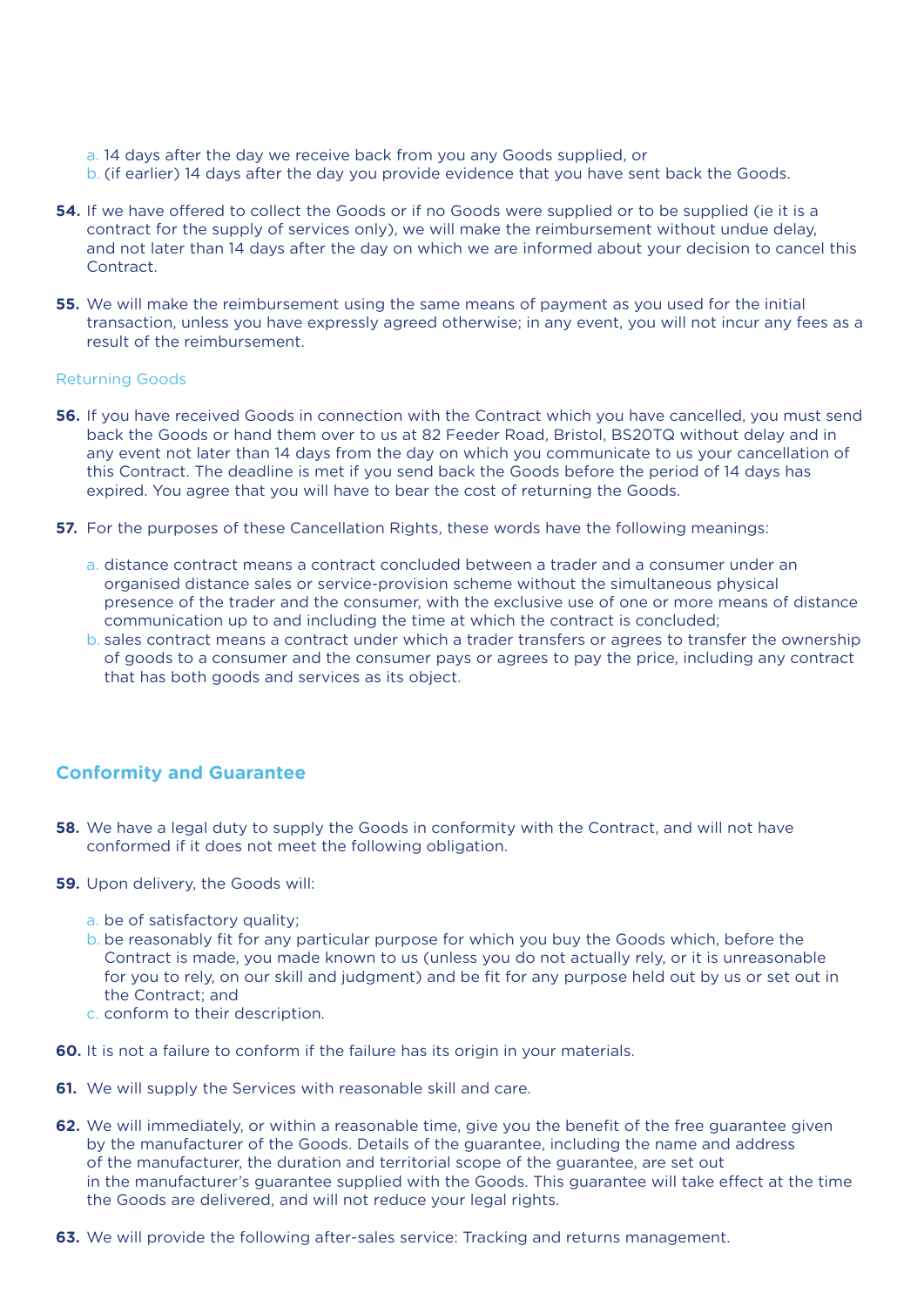**64.** In relation to the Services, anything we say or write to you, or anything someone else says or writes to you on our behalf, about us or about the Services, is a term of the Contract (which we must comply with) if you take it into account when deciding to enter this Contract, or when making any decision about the Services after entering into this Contract. Anything you take into account is subject to anything that qualified it and was said or written to you by us or on behalf of us on the same occasion, and any change to it that has been expressly agreed between us (before entering this Contract or later).

## **Duration, termination and suspension**

- **65.** The Contract continues as long as it takes us to perform the Services.
- **66.** Either you or we may terminate the Contract or suspend the Services at any time by a written notice of termination or suspension to the other if that other:
	- a. commits a serious breach, or series of breaches resulting in a serious breach, of the Contract and the breach either cannot be fixed or is not fixed within 30 days of the written notice; or b. is subject to any step towards its bankruptcy or liquidation.
- **67.** On termination of the Contract for any reason, any of our respective remaining rights and liabilities will not be affected.

## **Successors and our Sub-Contractors**

**68.** Either party can transfer the benefit of this Contract to someone else, and will remain liable to the other for its obligations under the Contract. The Supplier will be liable for the acts of any subcontractors who it chooses to help perform its duties.

### **Circumstances Beyond the Control of Either Party**

- **69.** In the event of any failure by a party because of something beyond its reasonable control:
	- a. the party will advise the other party as soon as reasonably practicable; and
	- b. the party's obligations will be suspended so far as is reasonable, provided that that party will act reasonably, and the party will not be liable for any failure which it could not reasonably avoid, but this will not affect the Customer's above rights relating to delivery (and the right to cancel below).

### **Privacy**

**70.** Your privacy is critical to us. We respect your privacy and comply with the General Data Protection Regulation with regard to your personal information.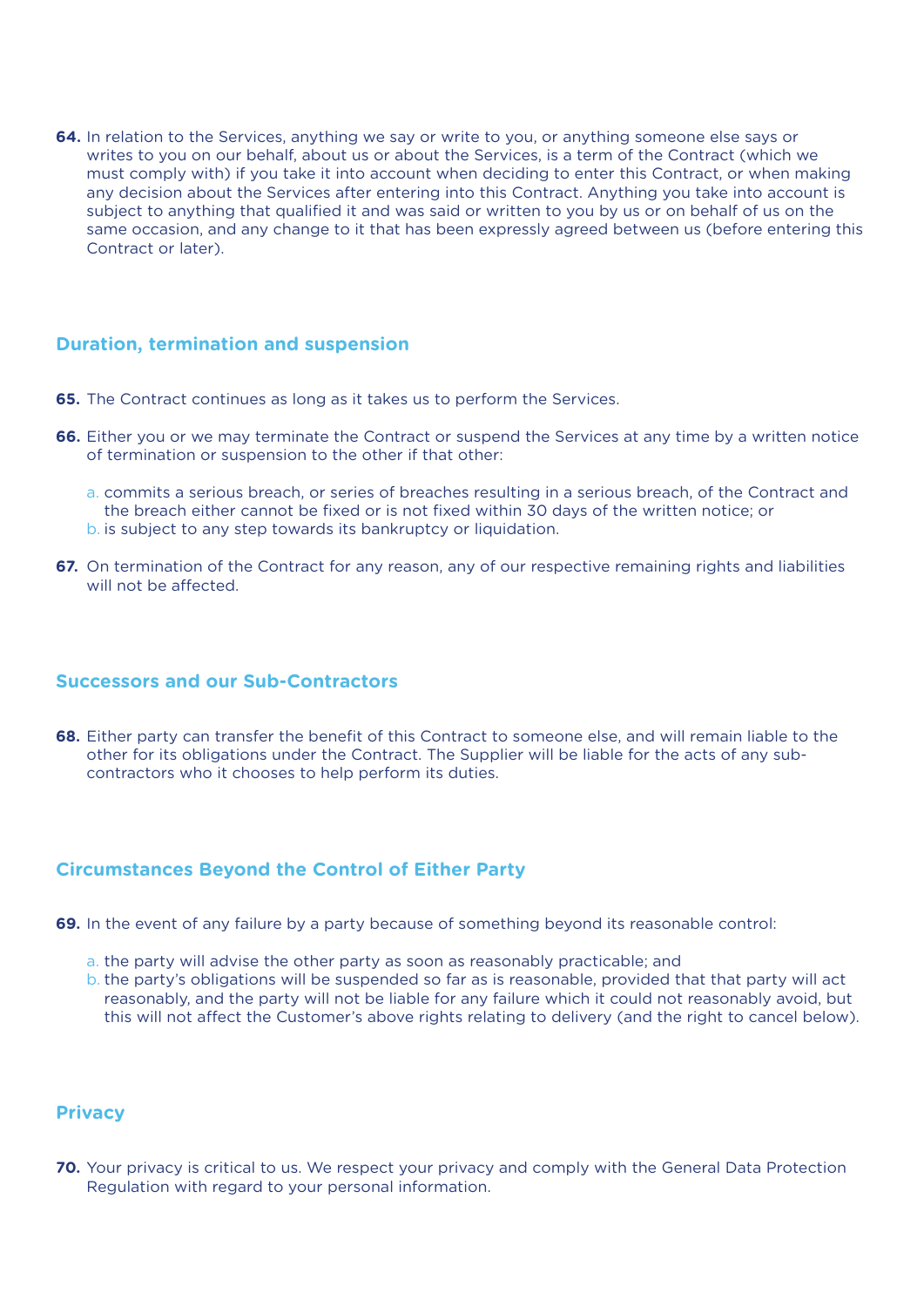- **71.** These Terms and Conditions should be read alongside, and are in addition to our policies, including our privacy policy (www.nexae.co.uk/privacy-policy) and cookies policy (www.nexae.co.uk/cookiespolicy).
- **72.** For the purposes of these Terms and Conditions:
	- a. 'Data Protection Laws' means any applicable law relating to the processing of Personal Data, including, but not limited to the GDPR.
	- b. 'GDPR' means the UK General Data Protection Regulation.
	- c. 'Data Controller', 'Personal Data' and 'Processing' shall have the same meaning as in the GDPR.
- **73.** We are a Data Controller of the Personal Data we Process in providing the Services and Goods to you.
- **74.** Where you supply Personal Data to us so we can provide Services and Goods to you, and we Process that Personal Data in the course of providing the Services and Goods to you, we will comply with our obligations imposed by the Data Protection Laws:
	- a. before or at the time of collecting Personal Data, we will identify the purposes for which information is being collected;
	- b. we will only Process Personal Data for the purposes identified;
	- c. we will respect your rights in relation to your Personal Data; and
	- d. we will implement technical and organisational measures to ensure your Personal Data is secure.
- **75.** For any enquiries or complaints regarding data privacy, you can e-mail: marketing@mhi.co.

## **Excluding Liability**

**76.** The Supplier does not exclude liability for: (i) any fraudulent act or omission; or (ii) death or personal injury caused by negligence or breach of the Supplier's other legal obligations. Subject to this, we are not liable for (i) loss which was not reasonably foreseeable to both parties at the time when the Contract was made, or (ii) loss (eg loss of profit) to your business, trade, craft or profession which would not be suffered by a Consumer - because we believe you are not buying the Services and Goods wholly or mainly for your business, trade, craft or profession.

## **Governing Law, Jurisdiction and Complaints**

- **77.** The Contract (including any non-contractual matters) is governed by the law of England and Wales.
- **78.** Disputes can be submitted to the jurisdiction of the courts of England and Wales or, where the Customer lives in Scotland or Northern Ireland, in the courts of respectively Scotland or Northern Ireland.
- **79**. We try to avoid any dispute, so we deal with complaints as follows: If a dispute occurs customers should contact us to find a solution. We will aim to respond with an appropriate solution within 5 days.
- **80.** We aim to follow these codes of conduct, copies of which you can obtain as follows: Terms and Conditions of Sale available from www.nexae.co.uk/terms-and-conditions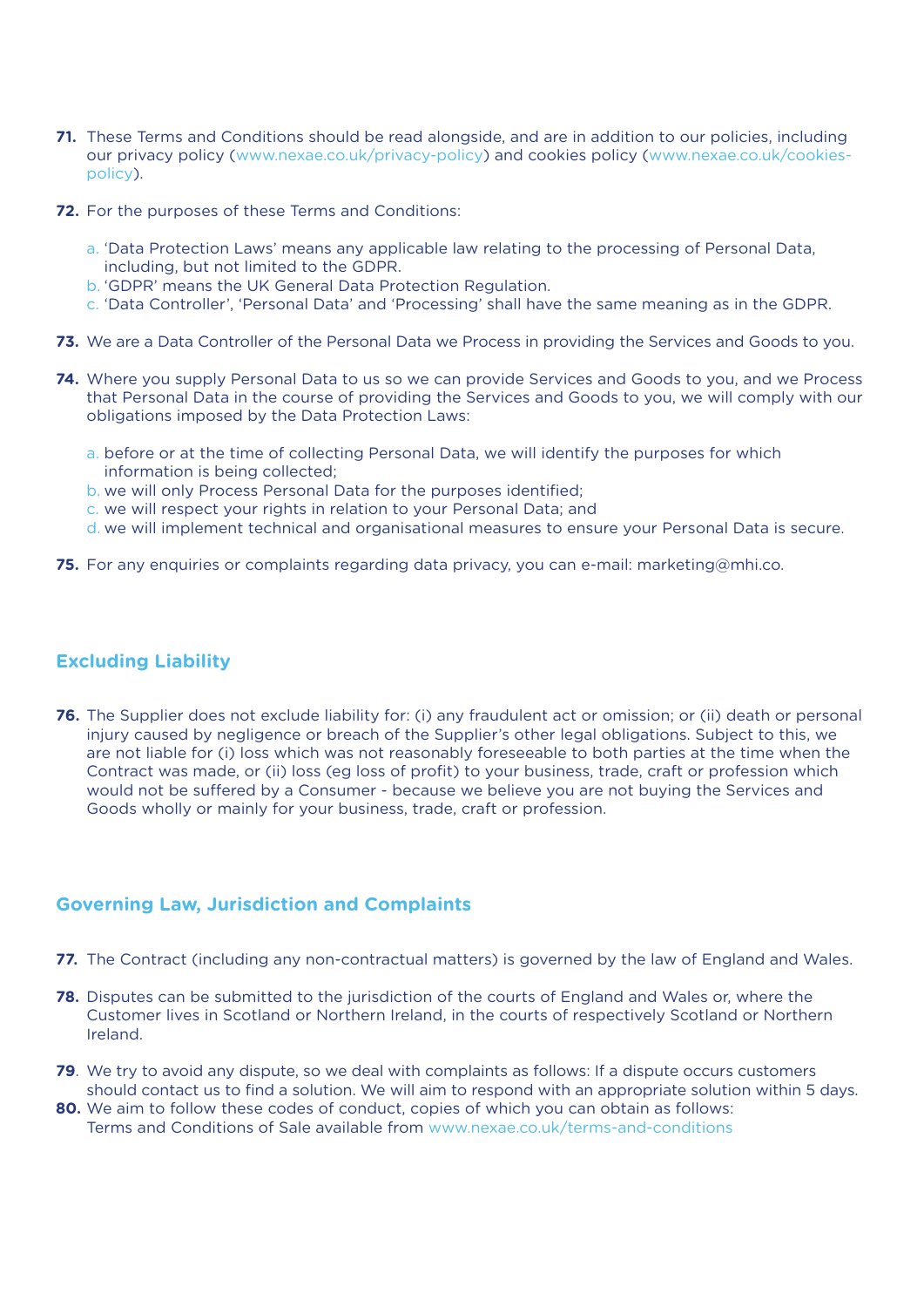# **Model cancellation Form**

To Nexae, an application of Mail Handling International Limited 82 Feeder Road, Bristol BS20TQ Email address: clientservices@mhi.co

 I/We[\*] hereby give notice that I/We [\*] cancel my/our [\*] contract of sale of the following goods [\*] [for the supply of the following service [\*], Ordered on [\*]/received on [\*]\_\_\_\_\_\_\_\_\_\_\_\_\_\_\_\_\_\_\_\_\_\_\_(date received) Name of consumer(s): Address of consumer(s):

Signature of consumer(s) (only if this form is notified on paper)

Date

[\*] Delete as appropriate.